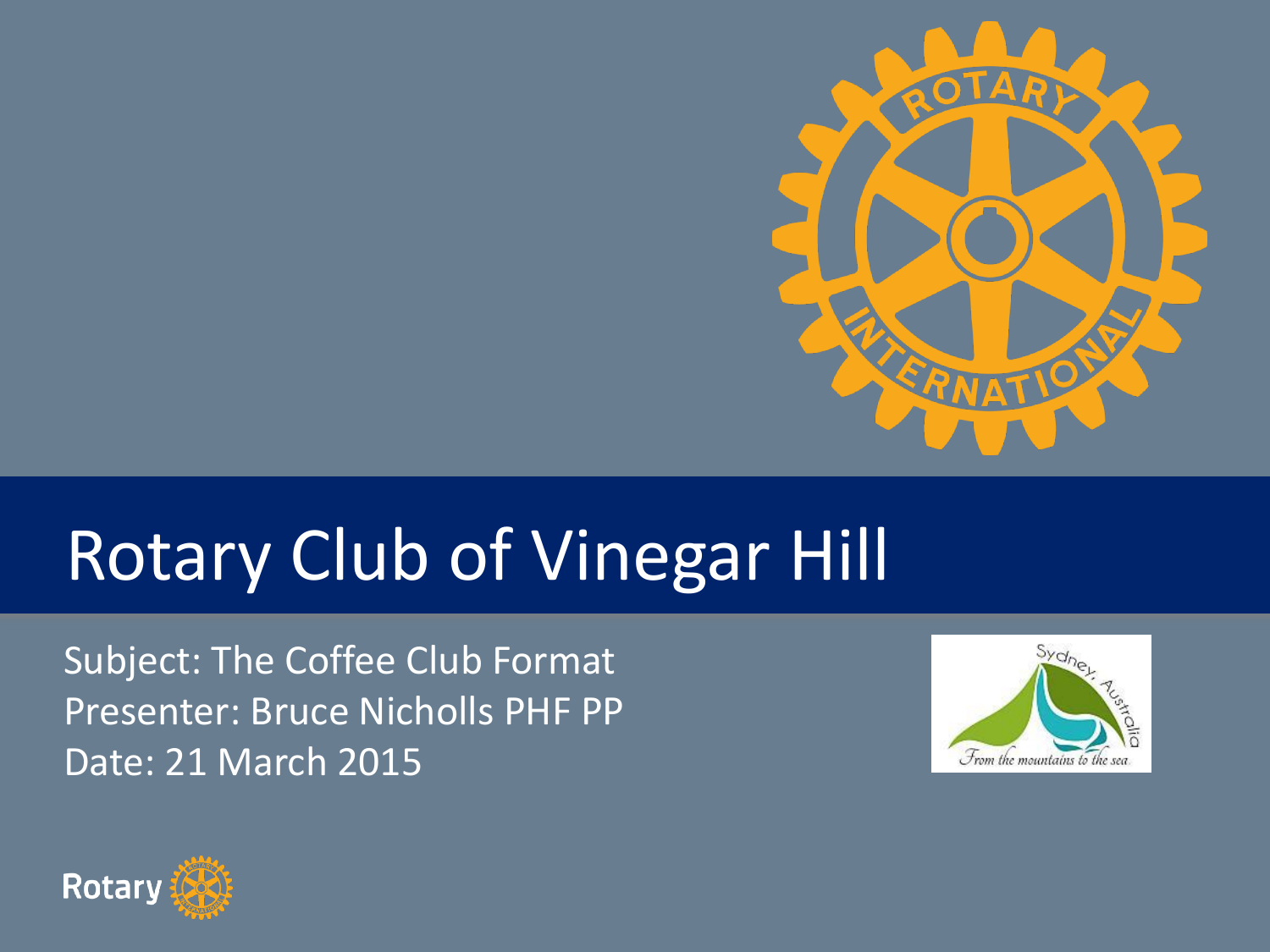# Doing Rotary Differently

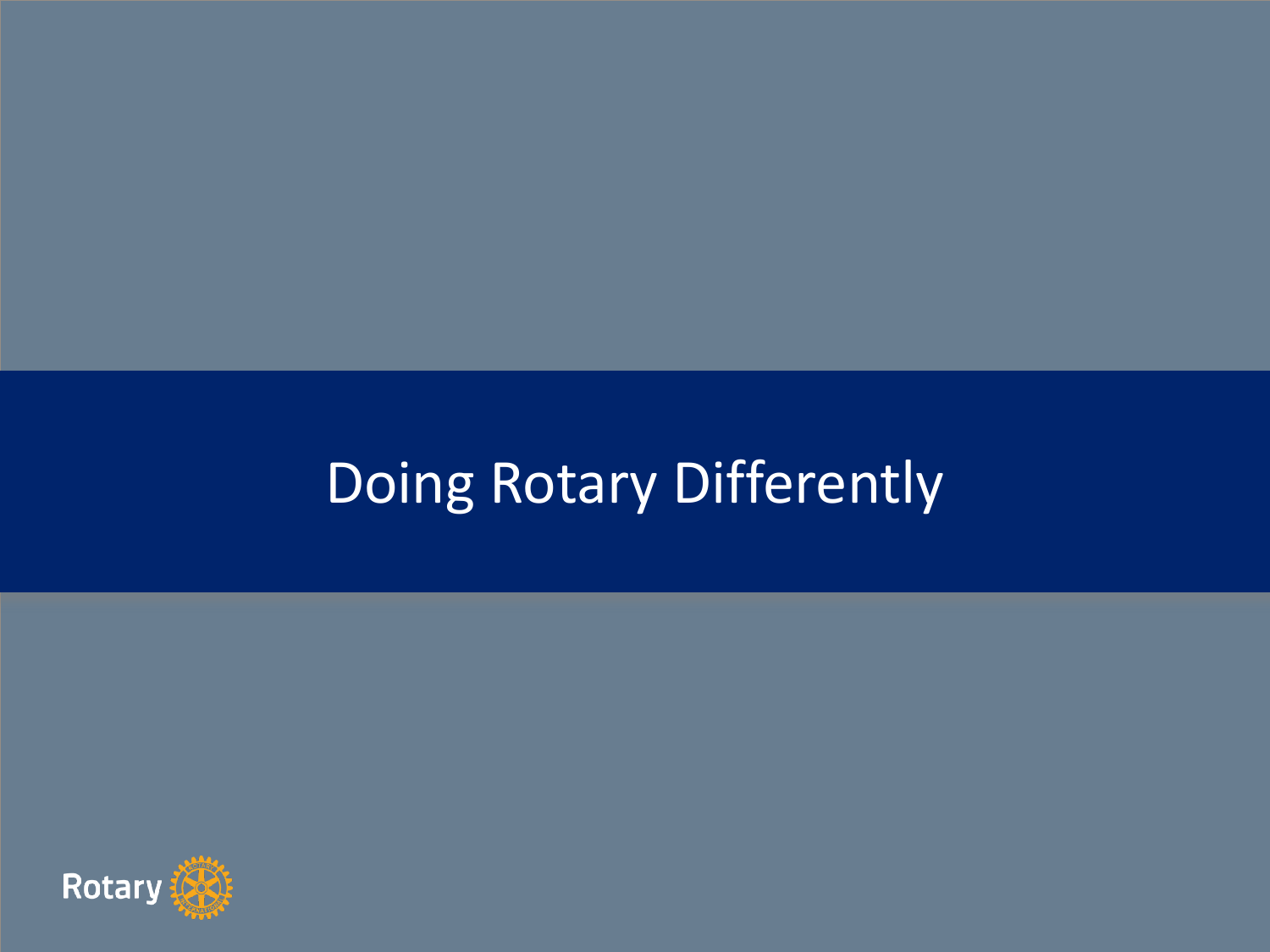**Chartered: 28th June 2014**

**Chartered by: Rouse Hill Rotary Club**

**Target Area:**

- **Rouse Hill**
- **The Ponds**
- **Schofields**
- **Marsden Park**
- **Riverstone**
- **North Western Suburbs of Sydney**

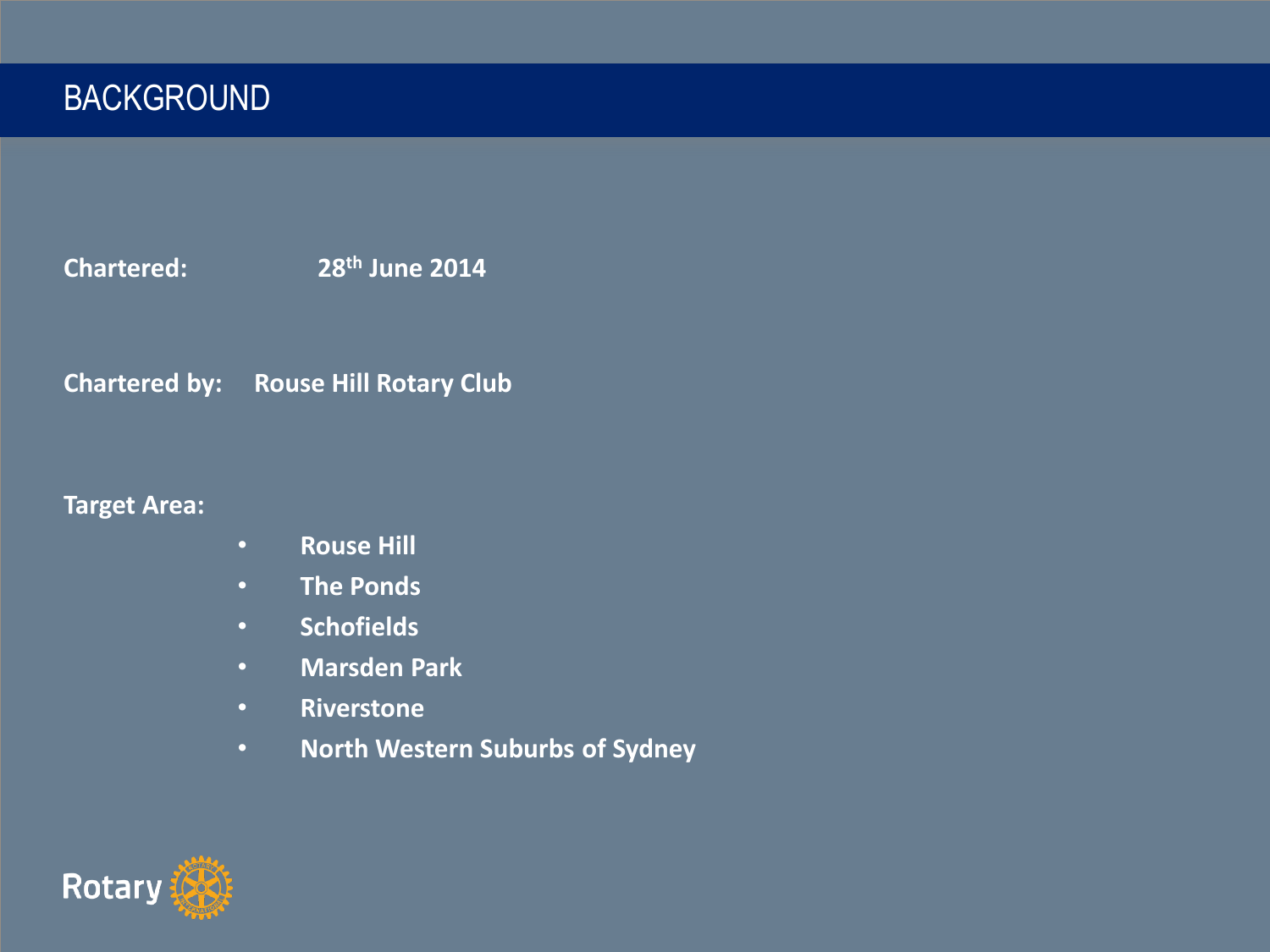#### ABOUT COFFEE CLUBS – Modus Operandi

- Not part and don't compete with the Pilot program'
- **Are NOT e-clubs**
- **Follow Constitution and By-Laws**
- **Board as per Club Leadership Plan**
- Complies with District protocols (dues, meeting frequency etc)
- No meal, no regalia, no collar
- Meet in informal surroundings, core meeting time only 30 mins, but flex
- Agenda brief updates only
- **Board and Project discussion to be outside normal time**
- $\blacksquare$ Social media tools FB, Forum, Dropbox, GoToMeeting
- ■RLI attendance

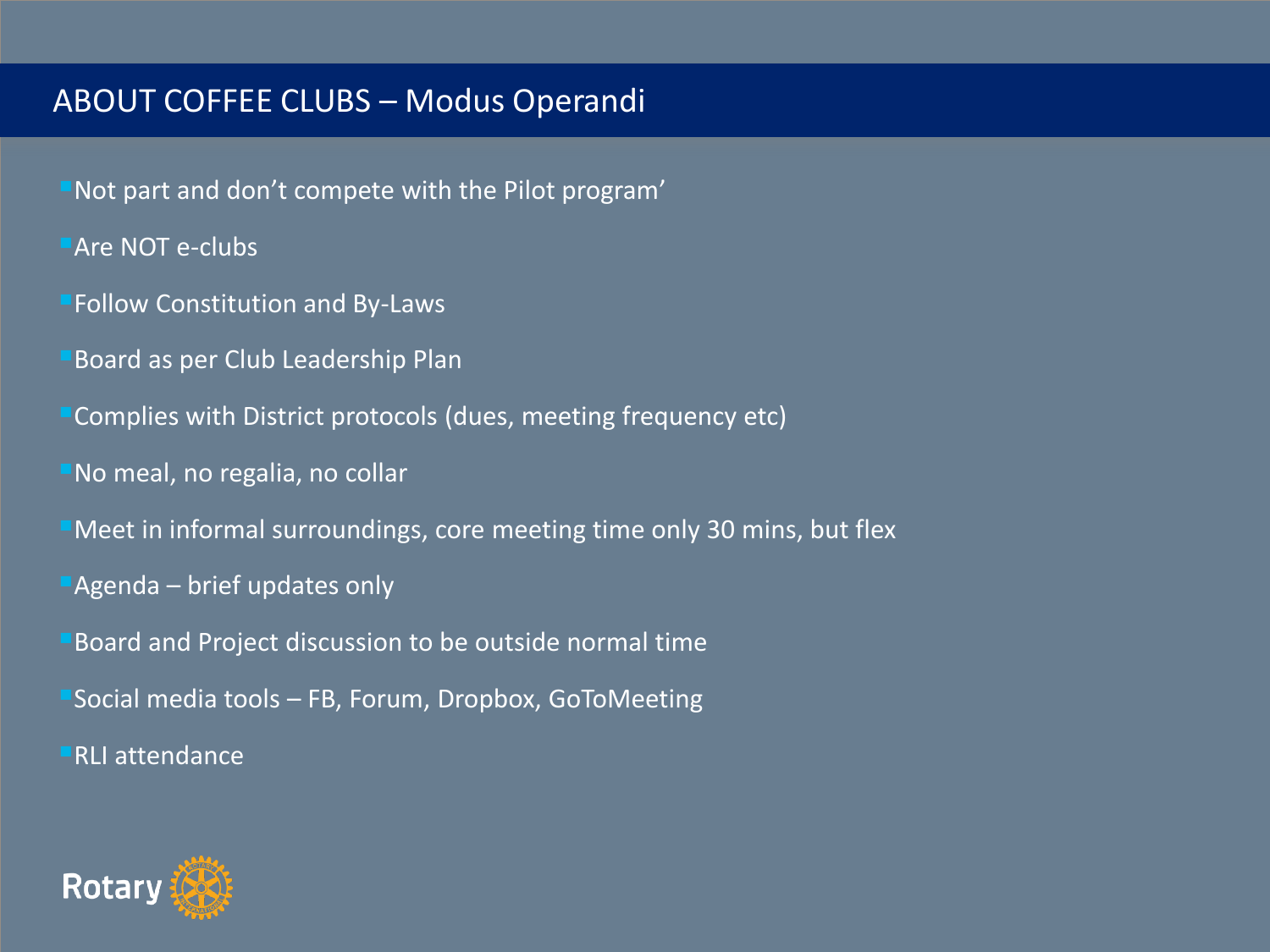### CHALLENGES & BENEFITS

- Challenge
- Rotary education
- Getting established in a new community
- Attendance
- Establishing fund raising streams
- Understanding Local/National/International
- Leaving the traditions behind
- Benefits –
- Cost of membership
- Flexibility meetings not fixed
- Leaving the traditions behind no grace, no regalia, no singing, no Sgt
- Attraction to non Rotarians, and previous Rotarians
- Increased satisfaction